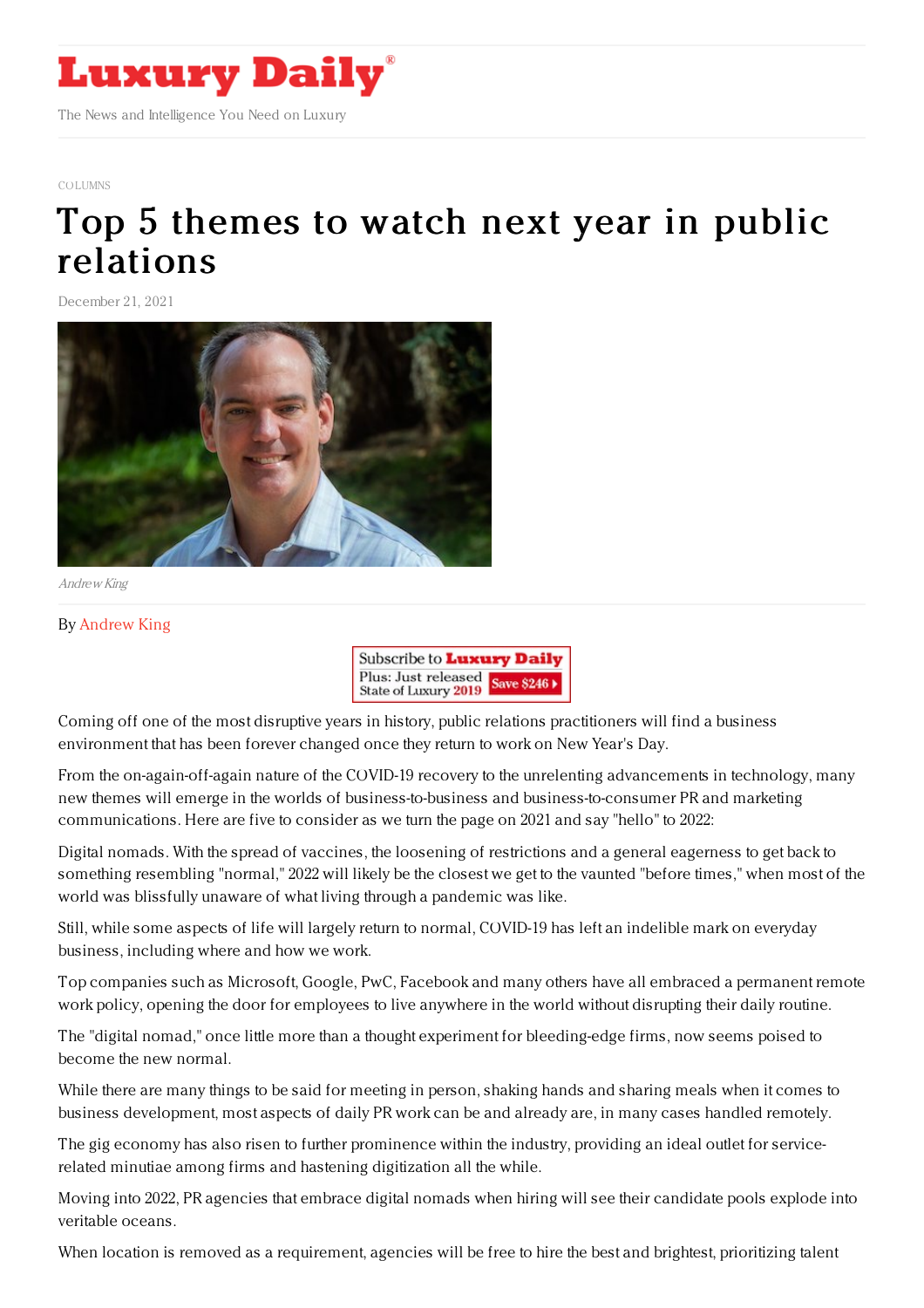above all else.

This approach is not suited for every job.

Incorporating digital nomads will require careful assessment of what positions will be best suited to remote work. But agencies that make thoughtful use of digital nomads when staffing up next year will be positioned to see capabilities reach new heights.

Artificial intelligence in PR. Jobs are becoming even more reliant on artificial intelligence to conduct business, and PR is no exception.

AI has impacted the PR profession in many ways with tech that can now automate repetitive PR tasks such as media monitoring, improve accuracy when drafting communications deliverables with software such as [Grammarly](https://u7061146.ct.sendgrid.net/ls/click?upn=4tNED-2FM8iDZJQyQ53jATUa2Nc8PxsGrG2E-2FtJHwWf1aUey6ppOuvFLTozERxfBdP7yl56QPBDu-2FYx-2F46IuUkBG8Or4x4fVcdoKai26GRl-2FV0axRB5ratOcrCkisrnTmrpCIiDG4n4A9AlC0Tj-2BizFLG8cXlEEe3LLiyk0Erudf35xIVOisnBkoXRgs21oUNfmHZAou9Mr1IWb73bESAzcu-2Fb693KLPp3KbfmXEZmut0-3DVAfC_XmBQLvENj-2FyyglXJWwLXZwq9maoJ-2Fi5bhMLlCQuJ6tJtwDrECfIg3ADMSxRlA7t491yS4QulaL10hKkAlhFa53G08Vq2W-2BFHqdiZatlJJZrFoIkk33t19N9hH9SqmGnupwyavjBPXdMT9292HPl2fRTzXeeGEp0O97A9XkFhv2fAat1l0SPn2xzcKWTuM8cppbmHBzm3oZsT9lKUkZBrirAs9l498ffDS5OmpQKo5SZMHP6Q3A3V9rqt1vtnttdcKed7ZoipdP-2FMAKkZR4HNKE8rWEAGR27BVFfwTf9ucWz0Q4Ja1kshqUdaBFRA6qmaDeARVLhXugGhYu-2FkQkscrQ-3D-3D) and [HelloScribe,](https://u7061146.ct.sendgrid.net/ls/click?upn=4tNED-2FM8iDZJQyQ53jATUXnMKSuJsPrKycLyH-2BfmnS2ngg4XtyIYQfeKdS8J2YPIs3OI_XmBQLvENj-2FyyglXJWwLXZwq9maoJ-2Fi5bhMLlCQuJ6tJtwDrECfIg3ADMSxRlA7t491yS4QulaL10hKkAlhFa53G08Vq2W-2BFHqdiZatlJJZrFoIkk33t19N9hH9SqmGnupwyavjBPXdMT9292HPl2fRTzXeeGEp0O97A9XkFhv2fAat1l0SPn2xzcKWTuM8cppD1zlMmJgulrwZ1VuOhrb3UFMggmg5He0E8waRr6DFVCetP1LvQBSODu8si406M1EmvQnyomPvz7EPuOpxk0M3Johzj2JoxzZgEiplcSPLjAIdb2oTvC8H6wwkIimxVSl61qmOkYFRNdUKHmYo6F2w-3D-3D) and help better assess sentiment among a brand's target audiences.

Although many PR professionals are not as versed in how AI is already impacting the field, many more will see how AI is improving how we deliver results for our clients daily in 2022 as these software solutions become more advanced and become more widely adopted by communications practitioners.

Another application of AI in PR is how it will continue to shape and improve the metaverse and how PR teams will leverage these new, virtual worlds when ideating new strategies for the brands they represent.

As the metaverse starts to become more mainstream, we will see brands use the metaverse for special virtual experiences to reach their most tech-savvy customers. Think virtual conferences where guests log on to the metaverse and attend events in the form of their avatars for life-like meet-and-greets, trade shows, concerts and private shopping events.

Brands are [already](https://u7061146.ct.sendgrid.net/ls/click?upn=4tNED-2FM8iDZJQyQ53jATUWs5m3Pq5mLFSzk53bTFVFL5N-2FQq-2BEnKyaWbjmS6yMb6IBKiq4W-2FKpGKgO22M5FEyisfjWdyIbYqfltJzMFBrWf3KtacPkoLq-2FCee1eTA7SR05sGmXA2sKiG1g89G26iB-2FsigwKxWX7rUkaEO-2BXTLttjB3eVwHJ-2BZ-2FJQFRiPdJdXSnfl_XmBQLvENj-2FyyglXJWwLXZwq9maoJ-2Fi5bhMLlCQuJ6tJtwDrECfIg3ADMSxRlA7t491yS4QulaL10hKkAlhFa53G08Vq2W-2BFHqdiZatlJJZrFoIkk33t19N9hH9SqmGnupwyavjBPXdMT9292HPl2fRTzXeeGEp0O97A9XkFhv2fAat1l0SPn2xzcKWTuM8cpEQiGphkNSE4g6azIkQt7quIiuBMgj-2FWuTfmC-2FYm6jXKHzT6PIUDse02-2Bc4y6GOXOeI2MZEAXO-2FOz29s9325Ug9NlpdFX7apG88fB6CGHP59h4sucN2M87ld1zWMWw9HoxeJvkf68ieIvX9Rx-2Bq6CiQ-3D-3D) buying land in 3D virtual reality worlds, such as [Decentraland](https://u7061146.ct.sendgrid.net/ls/click?upn=4tNED-2FM8iDZJQyQ53jATUWcwHXG1Ren3WsF5jRodMIGByMmsndRwr3msz8d7KR47Pptf_XmBQLvENj-2FyyglXJWwLXZwq9maoJ-2Fi5bhMLlCQuJ6tJtwDrECfIg3ADMSxRlA7t491yS4QulaL10hKkAlhFa53G08Vq2W-2BFHqdiZatlJJZrFoIkk33t19N9hH9SqmGnupwyavjBPXdMT9292HPl2fRTzXeeGEp0O97A9XkFhv2fAat1l0SPn2xzcKWTuM8cpmnkk0jp4xNYuo3SSxQIavfbmef8m34poLUOB7tyGdq1a04Ac0ieicVu82RTkwkGsZ6qgQp092W9D3UdNrW9aT0yr1lEfV0T0iTLSpRQSpSpTzdPxmRItwJgV3503Ifqmvi5R2UktKT3mH3yLpOT2ZA-3D-3D), and are constructing buildings and plazas where customers can shop and experience their brand in new ways.

With this new evolution of the Internet will come new channels for brands to connect with their audiences, and we will see this space grow as AI tech advances to affect how we experience the metaverse and more companies get on board.

Keeping it simple. With the world growing more complicated by the day, it is easy to lose the people who brands are trying to reach.

Attention spans and anxiety levels are being stretched, but the most basic and effective form of communication is also the most overlooked. That is why one of the most important trends in PR for 2022 will be to simplify a brand message.

As more people consume news in a personalized way, through digital online media, it is more important than ever to have a quick and concise message to explain what your company does and why it is beneficial to your target customer.

This simplified brand message will then be more easily shared across all the marketing programs, from PR to social to content and digital ads.

Often brands become long-winded about the value-add language and it is the wrong approach. PR agencies can help shorten the story and simplify what it is they do and why it matters.

Live events. The return of live events has been a long time coming. This past year was marked by fits and starts in this area with many professional organizations opting for virtual or hybrid approaches to their gatherings to protect everyone from COVID-19.

As we turn the page on the calendar, the pandemic seems to be under enough control between the vaccines, boosters and rapid-testing programs that not only is there light at the end of the COVID-19 tunnel but we seem to be approaching it rather quickly.

In-person business events long a standard in the arsenal for marketing companies are one of the top trends that is poised to return in a big way.

From trade shows and industry conventions to award ceremonies and networking functions, there are many types of live events that marketers can use to get the word out about their clients and forge partnerships face to face.